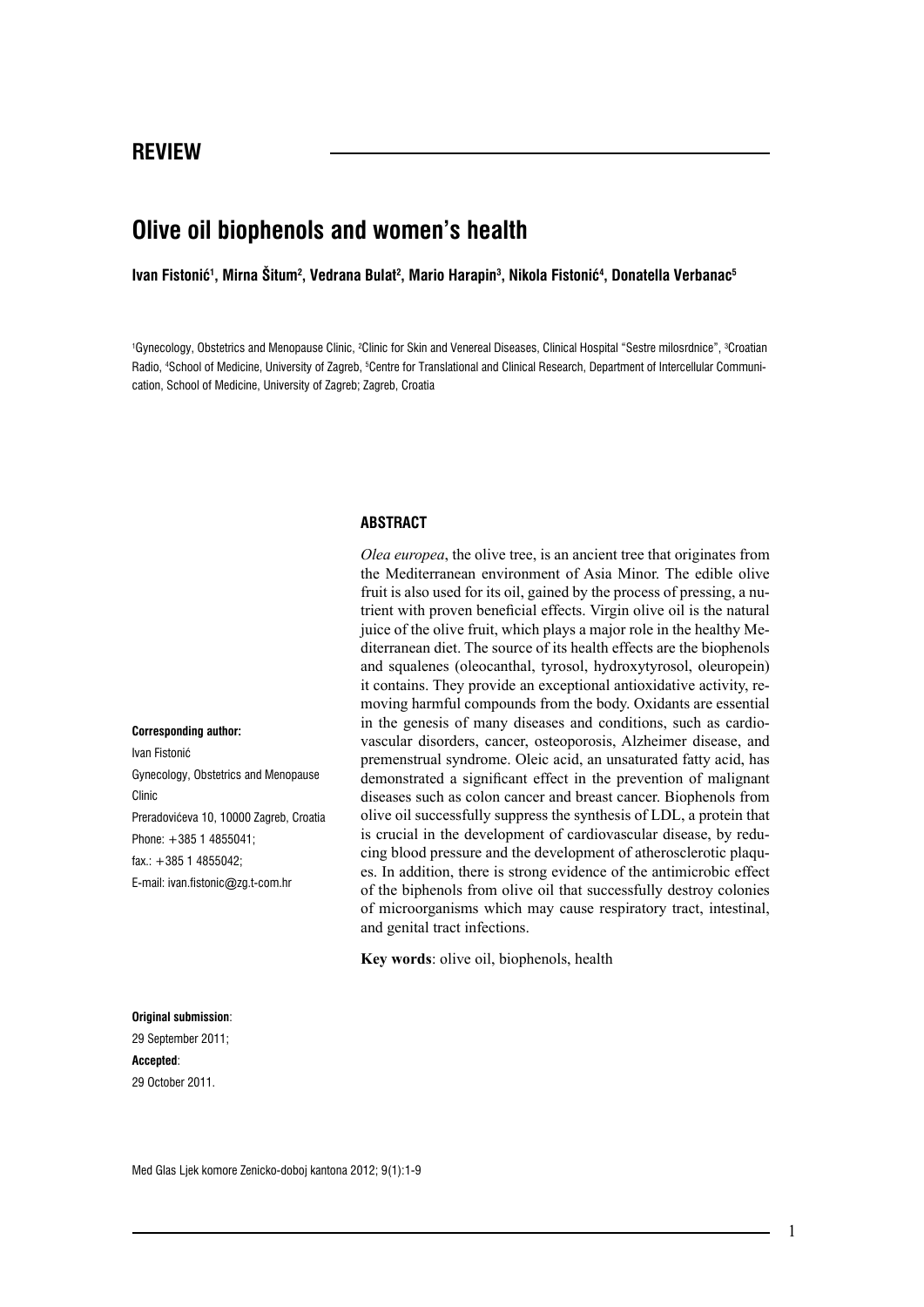#### **INTRODUCTION**

Hormonal replacement therapy (HRT) is not the only possibility to manage certian aspects of adult women's health. Huge Women's Health Initiative Study (WHI) (1) assessing the impact of HRT mainly on cardiovascular health, malignant diseases and osteoporotic fractures, have consternated not only lay users, but prescribers too. Namely, increased cancer, stroke and coronary heart disease risk associated with long term use of postmenopausal hormone therapy (HT) have rapidly declined the number of women treated with HT, either estrogen alone or estrogen plus progestogen (2). According to the recent position statements from leading organizations dealing with menopause, individualization of therapy and lower dosage HT becomes the state of the art (3). Not only WHI, but also results of other studies published in the past few years, have induced curiosity for non-estrogen containing treatments in climacteric medicine (4). Those who do not want, or interfere with hormone therapy must be given information about the merits of alternatives that are often inadequately explored. A way of life that implements a healthy Mediterranean diet allows aging with lower risk (5).

#### **OLIVE OIL AND ITS HEALTH BENEFITS**

Virgin olive oil is the result of the first and second so-called "cold" pressing of the olive fruit, without the addition of chemical substances and the use of heat. More than thirty of the structurally different olive oil biophenols that have been isolated so far originate from two fractions obtained by pressing, the glycerol  $(90-99%)$  and non-glycerol  $(0.4-5%)$ fractions (6). The biological and health benefits of olive oil are attributed to its high content of unsaturated fatty acids contained in the biophenols (7). They reduce low-density lipoprotein oxidation immediately after food ingestion (8). Additional low-density lipoprotein oxidation and peroxidation provide one of the most harmful effects on total cardiovascular health and represent a risk factor for the development of a range of chronic non-infectious diseases (9). The beneficial effect of olive oil is increased by its high percentage of monounsaturated oleic acid, which is less susceptible to lipid peroxidation than the poly-unsaturated fatty acids; also, its high content of alpha-tocopherol may enhance the antioxidative effect of olive oil

and other vegetable oils rich in vitamin E, i.e. its fraction in the form of alpha-tocopherol (10).

Olive oil polyphenols are complex mixtures of various compounds: 3,4-dihydroxyphenyl ethanol, 4-hydroxyphenyl ethanol (tyrosol), 4-hydroxyphenylacetic acid, protocatechinic acid, syringic acid, vanillin acid, caffeic acid, and coumarin acid (11). The concentration of the phenylic fraction in olive oil varies, depending on the cultivator, climate, and ripeness of the fruit; in virgin olive oil it amounts to approximately 500 mg/L (12). Olive oil biophenols are categorized into three groups: simple phenols (tyrosol and hydroxytyrosol), secoiridoids (oleuropein and ligstroside aglycone and their decarboxylated dialdehyde derivatives), and lignans (pinoresinols) (13). They all display a high antioxidative activity; consequently, the daily intake of recommended doses of olive oil results in a considerable protective effect against colon and breast cancer, as well as skin cancer and premature aging of the skin (14, 15). From the range of components contained in olive oil polyphenols, hydroxytyrosol is the most important one. It exists as a free molecule, but is also part of complex compounds (e.g., oleuropein) (16). Laboratory tests showed that oleuropein has a stronger effect than standard antioxidats (e.g. hydroxytoluene) (17). Olive oil contains polyphenols which have a significantly greater antioxidative effect than those contained in other vegetable oils. Although most vegetable oils (sunflower, soy, rape seed) contain similar amounts of unsaturated fatty acids with attributable health benefits, they are nevertheless ineffective in fighting certain basic factors associated with chronic diseases (18). Therefore, most studies aiming to prove the benefits of olive oil use biophenols from the specific non-glycerol, non-saponifiable fraction obtained by pressing of the olive fruit (19, 20).

It is an epidemiological fact that there is a significantly lower incidence of degenerative diseases and conditions in the Mediterranean population. High-reliability studies conducted with a great number of subjects have proven that olive oil plays a key role in the beneficial effects of the so-called Mediterranean diet (21), typically characterized by a lower intake of red meat, which is substituted by white meat and plenty of fish, as well as by a daily intake of fruit, vegetables, stone fruit, and olive oil (22). Epidemiological stu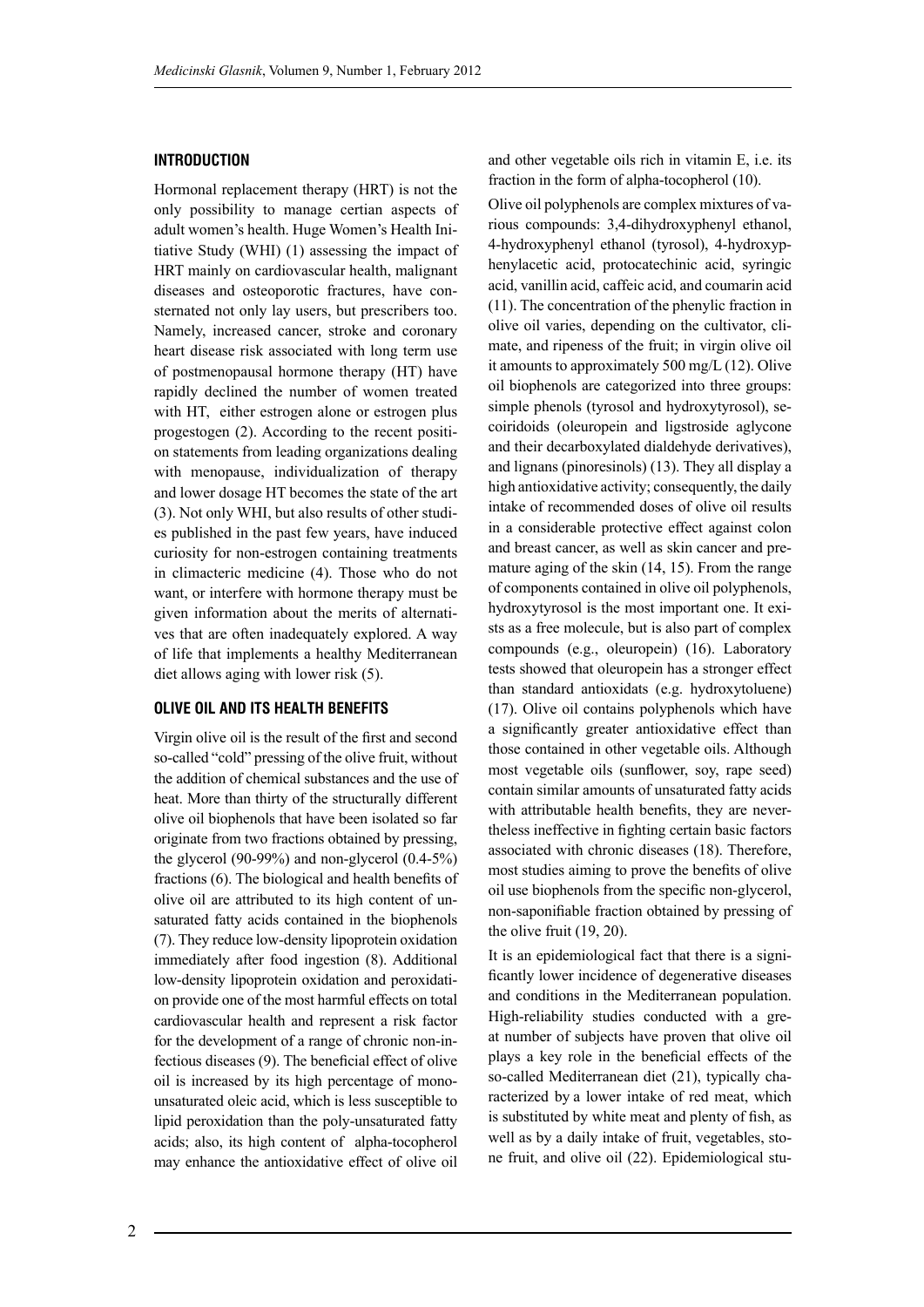dies recording the morbidity and mortality from potentially fatal diseases have shown that the incidence of myocardial infarction and cerebral insult, breast and colon cancer, cerebral dementia, and osteoporosis is significantly lower in the Mediterranean countries (15). This diet, part of the Mediterranean lifestyle, is undoubtedly one of the basic contributing factors of such a favorable health pattern. In addition to the diet itself, there are other typical features contributing to the mentioned health benefits: lifelong family commitments, the afternoon siesta, the controlled enjoyment of red wine, and undisturbed sleep (23).

#### **Impact of olive oil on blood pressure**

The daily intake of 50 milliliters, i.e., three table spoonfuls of olive oil has been proven to result in significant health benefits (24). A considerable number of well-designed studies showed that olive oil has a moderate, but significant lowering effect on blood pressure, due to tiny compounds contained in the olive fruit, but not found in other oils (alpha-tocopherol and specific polyphenols) (25). An experimental model showed that the pressurelowering effect is additionally enhanced by oleic acid found in high amounts (70-80%) in olive oil (26). This acid affects the lipid component of the cell membrane (H2 passage phase) by controlling the G protein signal mediators through adenylate cyclase and C phospholipase, thus reducing blood pressure (27). By stratification, which included olive oil as a separate entity of the Mediterranean diet, a 5-year prospective EPIC study from Greece conducted with 20,343 subjects (11,658 women) without a previous history of arterial hypertension showed a considerable reduction of both systolic and diastolic pressure  $(-0.8 S D; (95\% CI -1.1,$  $-0.6$ ;  $\leq 0.001$ ) (28). A random controlled study involving hypertensive subjects on various diet regimens over the course of one year showed that extra virgin olive oil reduced the need for conventional medication, probably due to the mechanism of nitric oxide increase (29).

## **Olive oil reduces the risk of coronary disease by lowering cholesterol levels and an accompanying antiinflammatory effect**

Almost all epidemiological and metabolic studies have found that unsaturated fatty acids reduce the risk of coronary disease. A study involving 148

women and 700 men proved that the daily use of olive oil in food preparation significantly reduces the risk of ischemic heart disease, and that as much as 47% fewer coronary incidents were recorded in the subject group which used olive oil on a daily basis, regardless of their different health profiles and lifestyles (30).

Olive oil reduces oxidation and levels of the LDL cholesterol fraction whose oxidation is partly responsible for the development of atherosclerosis (31). Simultaneously, it raises the levels of protective HDL cholesterol. Olive oil polyphenols decrease oxidative stress by removing free radicals, the malignant toxic products of oxidation (32). Biophenols contained in virgin olive oil inhibit the cell oxidation of LDL by increasing the mRNA transcription of glutathione enzymes (33).

Inflammation plays a key role in the pathogenesis of atherosclerosis. Carluccio MA et al. have discovered that olive oil reduces the concentration of cytokines (interleukin 6, TNFα, IFNγ), molecules which stimulate the inflammatory response in the vessel walls by activating monocytes and producing macrophages in the early stages of atherogenesis (34). The effect is the same as that produced by conventional antiinflammatory drugs such as ibuprofen (35).

## **Olive oil reduces the deposits of free fatty acids in the liver**

Uncontrolled intake of fats and carbonated sweet drinks as well as increased levels of blood sugar accompanied by a rise in oxidative stress result in increased triglyceride deposits in the liver (36). An olive oil-rich diet will prevent the formation of such deposits of dangerous fats, regulate the levels of sugar and glucagon-like peptide-1 in insulin-resistant diabetics, and simultaneously enhance the action of sugar transporters (transporters 2) within the liver metabolism (37).

#### **Olive oil biophenols reduce body weight**

Studying obesity as a consequence of the urge for an excessive food intake, researchers have found that eating stimulates the cells in the intestinal epithelial mucosa to produce oleoylethanolamide (OEA), a transport medium for fats. OEA, influenced by oleic acid from olive oil, acts as a sensor for additional food intake (38). In other words, olive oil provides the feeling of satiety.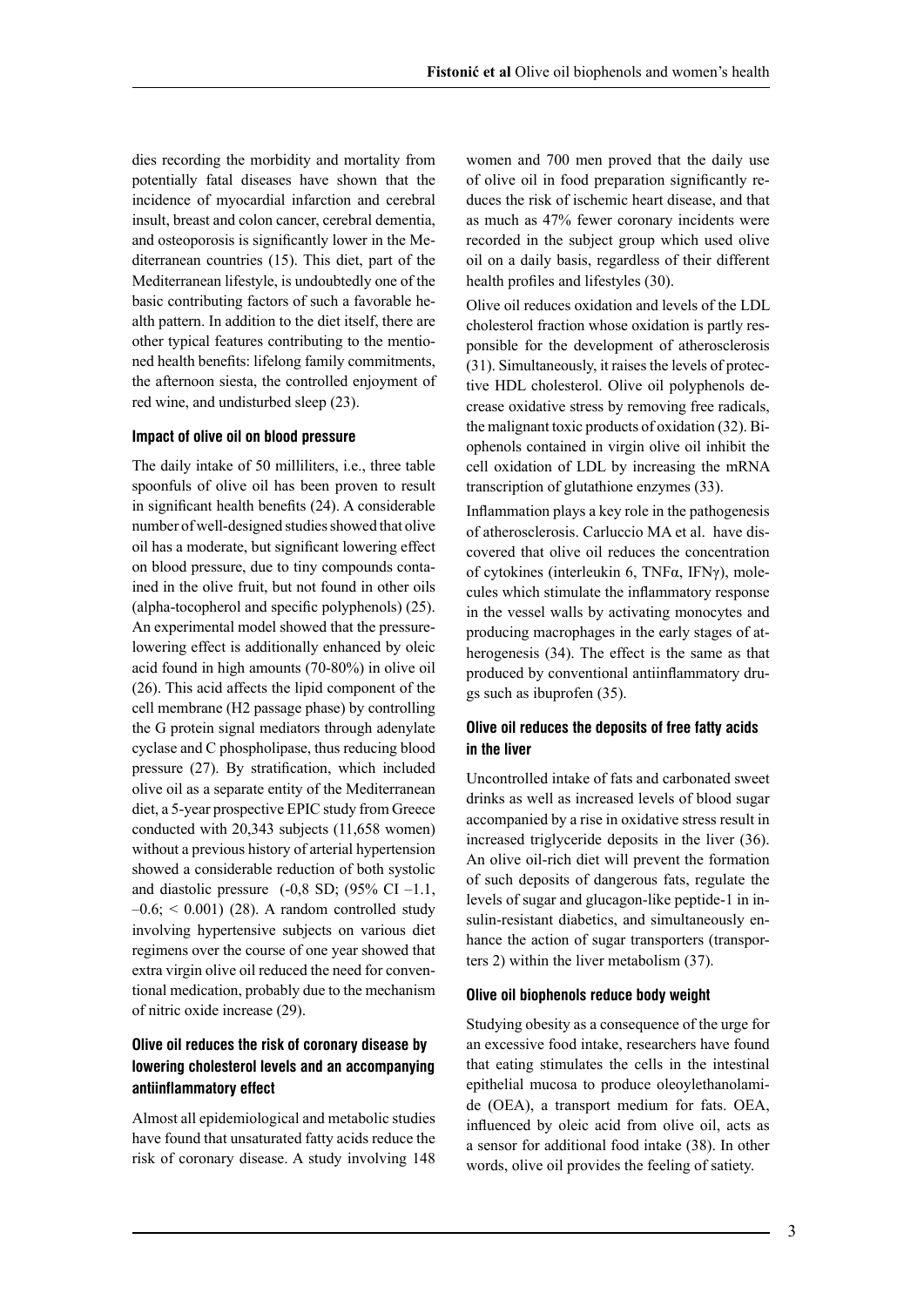A diet rich in unsaturated fatty acids from olive oil reduces waist girth, one of the significant indicators of metabolic disease, along with a reduction in the body mass index (39).

#### **Malignant tumors and olive oil**

Olive oil contains a number of compounds which by their antioxidative action reduce the risk of cell damage and their consequential uncontrolled growth and division (40). In addition to oleic acid, such effects are provided by squalenes, tocopherol (vitamin E), and other biophenols (41). According to experimental models, olive oil may affect all the phases of carcinogenesis. According to Adler et al., an experimental study on mice showed that resveratrol, one of olive oil biophenols, inhibits the action of NFKB transcription factor, which in turn inhibits caspases, key enzymes for cell apoptosis, and thus stops the autonomous growth of tumor cells (42, 43). Olive oil compounds such as resveratrol, hydroxytyrosol, tyrosol, oleic acid, and oleuropein induce apoptosis mediated by the Fas/Fas ligand, stimulate tumor suppressor protein p53 activity, and remove cyclin-dependent kinases 1 and 2 during the cell cycle (44).

In addition, resveratrol also inhibits angiogenesis, which is yet another way of inhibiting carcinogenesis (44).

The incidence of colon cancer has been shown to be significantly lower in those who use olive oil as part of their daily diet (45). *Helicobacter pylori* is a microorganism involved in the pathogenesis of gastric ulcer and certain types of stomach cancer. Experimental models have shown that biophenols from olive oil demonstrate a high antimicrobial activity against eight biotypes of the *H. pylori* bacterium, three of which are even resistant to antibiotic treatment (46). These results raised speculations about olive oil acting as a chemopreventive agent in the pathogenesis of gastric ulcer. However, this biological action is yet to be proven in clinical trials.

A group from the Institute of Oncology from Granada, Spain, has obtained remarkable results using an experimental *in vitro* model of MCF-7 and SKBR3 breast cancer cells. They managed to prove that that extra virgin olive oil biophenols drastically reduce the process of division and dissemination of the most malignant breast cancer types by down-regulation of the human epidermal growth factor receptor 2 (HER-2) expression and activity in cultivated breast cancer cells (47). Hydroxytyrosol, tyrosol, oleic acid, the lignans pinoresinol and 1-/+acetoxypinoresinol as well as the secoiridoids oleuropein and oleueropein aglycone, demonstrated strong tumoricidal effects through the induction of cell apoptosis in HER-2 positive cells (48). Moreover, olive oil biophenols enhance the growth inhibitory effects of *trastuzumab* (monoclonal HER-2 antibody) in breast cancer cells with Her-2/neu oncogene amplification (49). However, *in vitro* concentrations used in the study were significantly higher than those used in daily life (47).

Breast tissue density is one of the biggest risks for overlooking suspicious shadows during mammogram analysis (50). A study carried out by a group of Italian researchers showed that olive oil biophenols in the Mediterranean diet significantly decreased the density of breast tissue in mammography imaging (51).

A case-control study from Greece estimated that increasing intake of monounsaturated fat, mostly olive oil, by about one standard deviation was associated with a 26% risk reduction of endometrial cancer (OR 0.74; 95% CI 0.54-1.3) (52).

#### **Multiple sclerosis and Alzheimer disease**

A one-year double-blind random study investigated how various dietary regimens affected subjects with multiple sclerosis. In the study group on the olive oil-based diet recommended by the North American Society of Cardiology (AHA Step I diet), as compared to the conventional "Fish Oil" diet with an increased intake of omega-3 fatty acids, a significantly reduced symptomatology regarding exhaustion and tiredness was recorded already within the first 6 months (53).

Epidemiological studies showed that the Mediterranean population is notably less affected by Azheimer disease, a fact that was attributed to the above-average intake of olive oil (54, 55). A revolutionary experimental study on laboratory animals has shown that oleocanthal, the olive oil biophenol, not only enhances the signal transmission between nerve cells by blocking toxic betaamyloid proteins in the synapses, but also aids new cell growth in the subgranular zone of the hippocampus and the subventricular zone of the lateral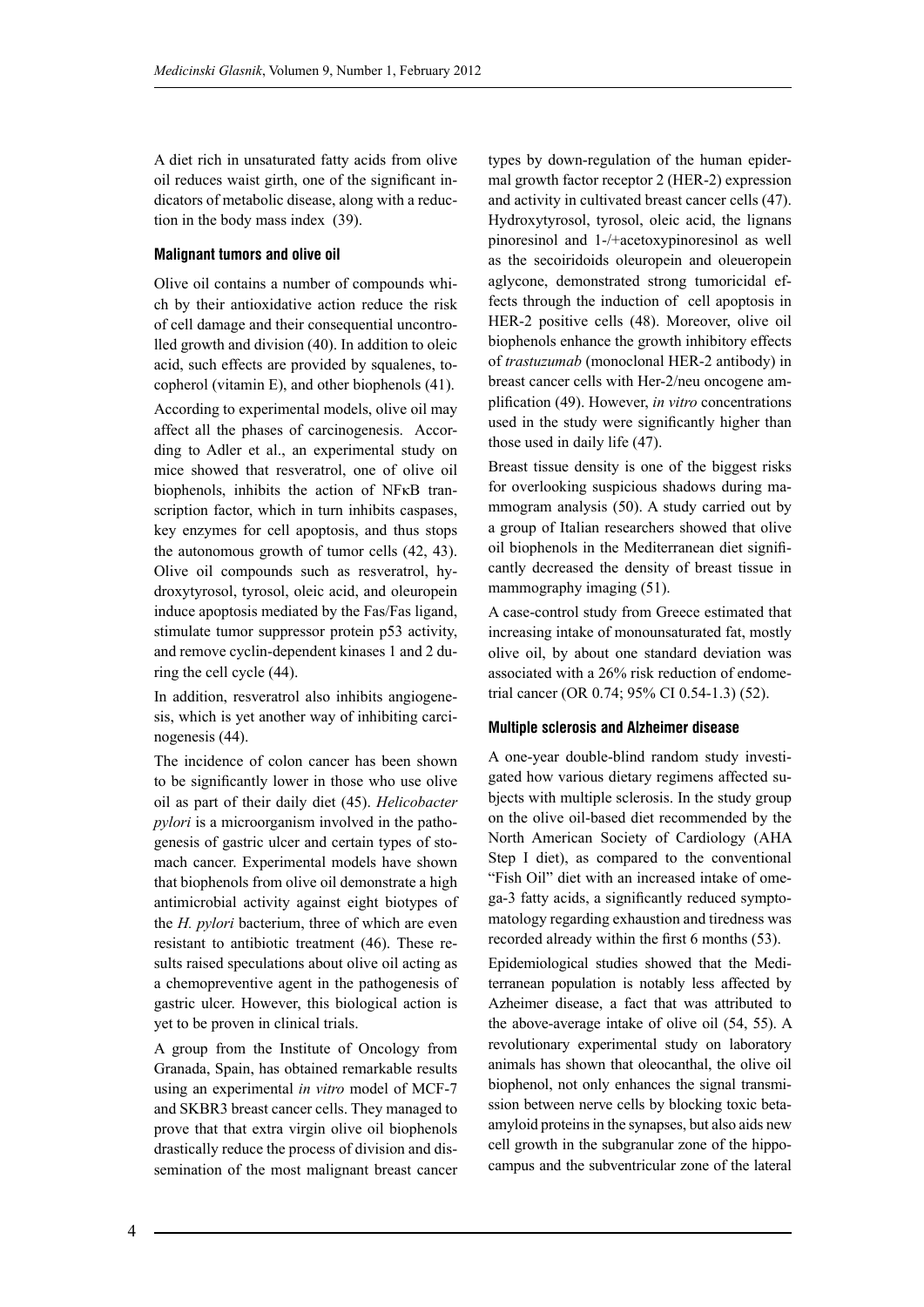ventricles (56). Those brain centers are responsible for memory and cognitive processes, mental abilities significantly impaired in patients whose cognition degenerates either by aging or due to the neurodegenerative Alzheimer disease (57).

#### **The skin and olive oil**

Olive oil contains polyphenols such as squalene, tocopherol, and resveratrol, important antioxidative agents in the prevention of a number of dermatoses (58). Resveratrol in particular has been studied recently for its influence on the slowing of skin aging.

Resveratrol stimulates the activity of sirtuin, a life-prolonging factor for fibroblasts, cells responsible for the production of collagen (59). Since collagen is the basic component of the extracellular dermal matrix whose amounts diminish during aging (60), the importance of olive oil in slowing the aging process of the skin is indisputable.

According to various studies, nicotinamide-adenine-dinucleotide (NAD), an oxidoreductase co-enzyme, inhibits the effect of sirtuin (SIRT1) (61). However, resveratrol inhibits the interaction between the NAD co-enzyme and sirtuin, thus enabling its beneficial effect on the fibroblasts (62). The amount of resveratrol necessary to stop the skin aging process has not been determined yet; besides, the marked chemical instability of this compound presents a considerable difficulty in the technological production process (63). Almost one third of the composition of olive oil is made up by a polyunsaturated fatty acid called linolenic acid, which inhibits cyclooxygenase as well as  $E_2$  prostaglandin synthesis (64). Prostaglandin  $E<sub>2</sub>$  is an important inflammatory mediator present in common dermatoses such as psoriasis and atopic dermatitis (65), and the topical application of olive oil in the chronic phase of the disease decreases prostaglandin levels in the dermis, thus reducing the inflammatory response (66).

In addition to linolenic acid, the biophenol oleocanthal, isolated from virgin olive oil, has been proven to have an antiinflammatory effect due to its action as a non-selective cyclooxygenase inhibitor and cortisol receptor blocker (35).

Olive oil reduces the concentration of antiinflammatory cytokines interleukin 6, TNFα, and IFNγ, which play a key role in the immunopathogenesis of psoriasis (35).

In everyday dermatological clinical practice, olive oil is used for the prevention of irritative and allergic contact dermatitis because it is neither an irritant nor an allergen, according to the chemical compound register of the European Centre for Ecotoxicology and Toxicology of Chemicals (ECETOC) (67). An epidemiological study carried out by the ECETOC proved that olive oil is not a sensitizer because it does not chemically react with peptides in the epidermis, which contain nucleophilic amino acids such as cystein and lysine. Topical application of olive oil creates a protective lipid film over the *stratum corneum*  which prevents the absorption of irritants and allergens. The period of action of the topically applied olive oil amounts to approximately four hours (68).

Experimental models on mice have shown that topical application of olive oil inhibits the early phase of herpes simplex virus type 1 and 2 as well as varicella-zooster virus replication (69, 70).

## **OLIVE OIL BIOPHENOLS TARGETING SPECIFFIC ISSUES**

Premenstrual syndrome (PMS) is typically characterized by irritability, difficulty concentrating, insomnia, bloating and edema, painful periods and breast tenderness, nausea, and diarrhea. By reducing oxidative processes in the brain, vitamin E, triterpenes, and phenols contained in olive oil significantly decrease PMS-related mood swings. Linoleic acid reduces the transformation of arachidonic acid into prostaglandin (PgE2) (71), a powerful hormone which affects the uterus and is thus responsible for its painful contractions during periods (72). Oleocanthal, by binding to cortisol receptors, reduces the inflammatory reaction and consequential edema, i.e., indirectly controls body weight in the second phase of the menstrual cycle (73).

Sexual lubrication of the vagina by olive oil application may have a detrimental effect on sperm motility and fertilization potential, and is thus not recommended for couples undergoing treatment for infertility (74).

An experimental model showed that bone remodeling was more pronounced in laboratory animals which had been treated with a polyphenolrich diet (75). Only one study so far suggests a possible influence of olive oil on bone mass ma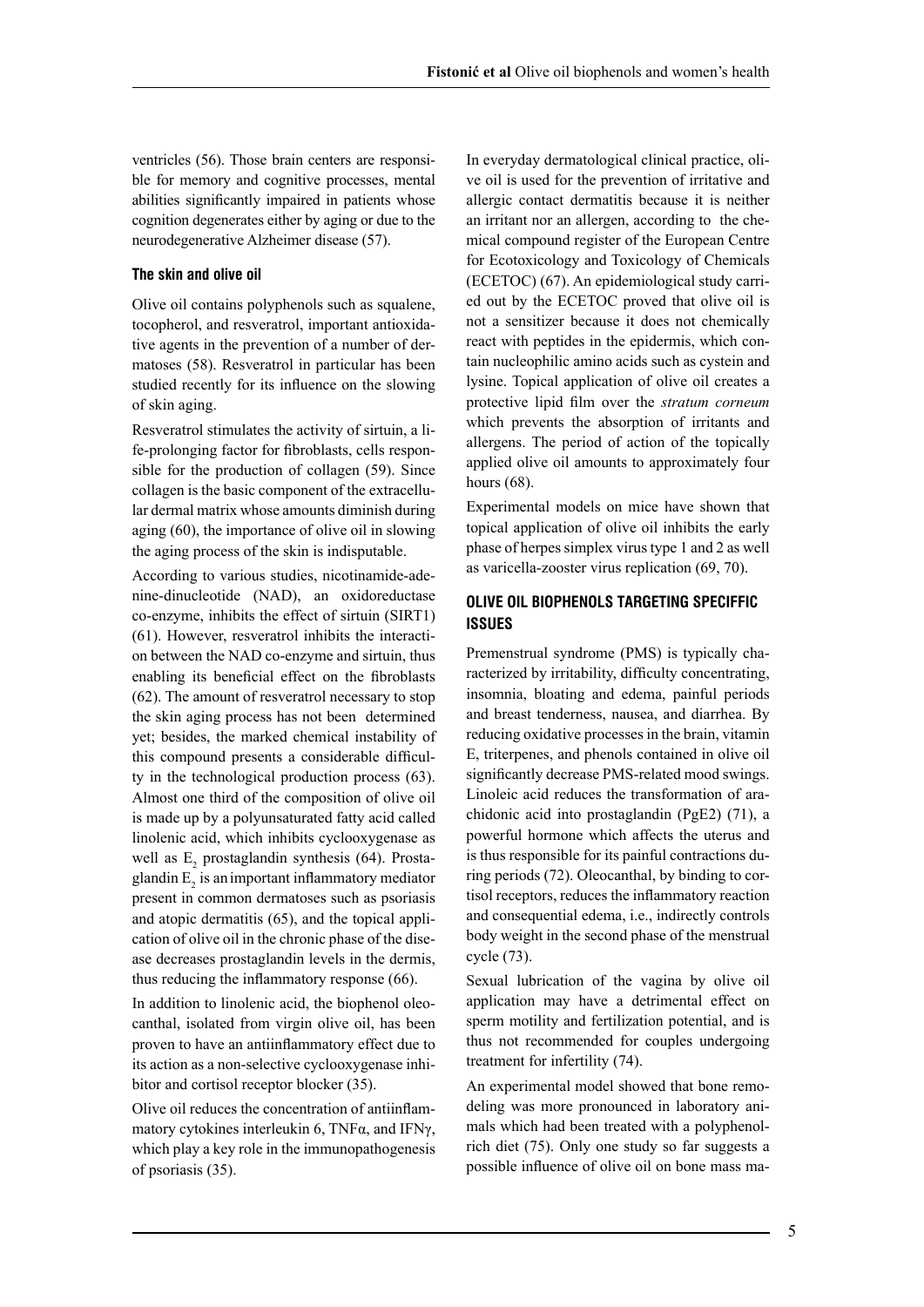intenance and osteoporosis prevention; its results showed that women on a Mediterranean diet rich in olive oil had better bone density levels than those on a standard diet (76).

Research has shown that high-quality olive oil reduces low-density lipoprotein (LDL) peroxidation to a significantly higher extent than sunflower oil in hypercholesterolemic postmenopausal women (77).

Extra virgin olive oil is the best nutritional supplement for pregnant women, due to its ideally balanced nutritionally valuable fats important for intrauterine fetal development as well as the optimal fatty tissue development during early infancy (78).

In conclusion, the nutritional value of olive oil exceeds its gastronomic effect. One of the most

### **REFERENCES**

- 1. Writing Group for the Women's Health Initiative. Risks and benefits of estrogen plus progestin in healthy postmenopausal women: principal results from the Women's Health Initiative randomized control trial. JAMA 2002; 288:321-33.
- 2. Faber A, Bouvy ML, Loskamp L, van de Berg PB, Egberts TCG, de Jong-van den Berg LTW. Dramatic change in prescribing of hormone replacement therapy in the Netherlands after publication of the Million Women Study: a follow-up study. Br J Clin Pharmacol 2005; 60:641-7.
- 3. Pines A. Guidelines and recommendations on hormone therapy in the menopause. J Midlife Health.  $2010:1:41-2$
- 4. Albertazzi P. Non-estrogenic approaches for the treatment of climacteric symptoms. Climacteric 2007; 10:115-20.
- 5. Fistonić I, Canić T, Duić Z, Fistonić M, Ciglar S. Alternative hormone therapy in postmenopause. Lijec Vjesn 2006; 128:99-104.
- 6. Marrugat J, Covas MI, Fitó M, Schröder H, Miró-Casas E, Gimeno E, López-Sabater MC, de la Torre R, Farré M; SOLOS Investigators. Effects of differing phenolic content in dietary olive oils on lipids and LDL oxidation--a randomized controlled trial. Eur J Nutr 2004; 43:140-7.
- 7. Fitó M, de la Torre R, Farré-Albaladejo M, Khymenetz O, Marrugat J, Covas MI. Bioavailability and antioxidant effects of olive oil phenolic compounds in humans: a review. Ann Ist Super Sanita 2007; 43:375-81.
- 8. Vissers MN, P L Zock PL, Katan MB. Bioavailability and antioxidant effects of olive oil phenols in humans: a review. European Journal of Clinical Nutrition 2004; 58:955–65.

important components of the Mediterranean diet, olive oil is not just a dietary supplement, but also an important preventive factor in the pathogenesis of numerous degenerative diseases and conditions.

#### **ACKNOWLEDGEMENTS**

The authors wish to thank molecular biologists Mihaela Perić, PhD, Hana Čipčić-Paljetak, PhD, and Mario Matijašić, MA, for their suggestions and help in the realization of this paper.

#### **FUNDING**

No specific funding was received for this study

#### **TRANSPARENCY DECLARATIONS**

Competing interests: none to declare.

- 9. Perrella J, Berco M, Cecutti A, Gerulath A, Bhavnani BR. Potential role of the interaction between equine estrogens, low-density lipoprotein (LDL) and high-density lipoprotein (HDL) in the prevention of coronary heart and neurodegenerative diseases in postmenopausal women. Lipids Health Dis 2003; 2:4.
- 10. Gillingham LG, Harris-Janz S, Jones PJ. Dietary monounsaturated fatty acids are protective against metabolic syndrome and cardiovascular disease risk factors. Lipids 2011; 46:209-28.
- 11. Konstantinidou V, Covas MI, Muñoz-Aguayo D, Khymenets O, de la Torre R, Saez G, Tormos Mdel C, Toledo E, Marti A, Ruiz-Gutiérrez V, Ruiz Mendez MV, Fito M. In vivo nutrigenomic effects of virgin olive oil polyphenols within the frame of the Mediterranean diet: a randomized controlled trial. FASEB J 2010; 24:2546-57.
- 12. Cicerale S, Lucas L, Keast R. Biological activities of phenolic compounds present in virgin olive oil. Int J Mol Sci 2010; 11:458–79.
- 13. El Riachy M, Priego-Capote F, León L, Rallo L, Luque de Castro MD. Hydrophilic antioxidants of virgin olive oil. Part 1: Hydrophilic phenols: A key factor for virgin olive oil quality. European Journal of Lipid Science and Technology 2011; 113:678–91.
- 14. Gibson TM, Ferrucci LM, Tangrea JA, Schatzkin A. Epidemiological and clinical studies of nutrition. Semin Oncol 2010; 37:282-96.
- 15. Psaltopoulou T, Kosti RI, Haidopoulos D, Dimopoulos M, Panagiotakos DB.Olive oil intake is inversely related to cancer prevalence: a systematic review and a meta-analysis of 13800 patients and 23340 controls in 19 observational studies. Lipids in Health and Disease 2011; 10:127.
- 16. Miro-Casas E, Covas MI, Farre M, Fito M, Ortuño J, Weinbrenner T, Roset P, de la Torre R. Hydroxytyrosol disposition in humans. Clin Chem 2003; 49:945-52.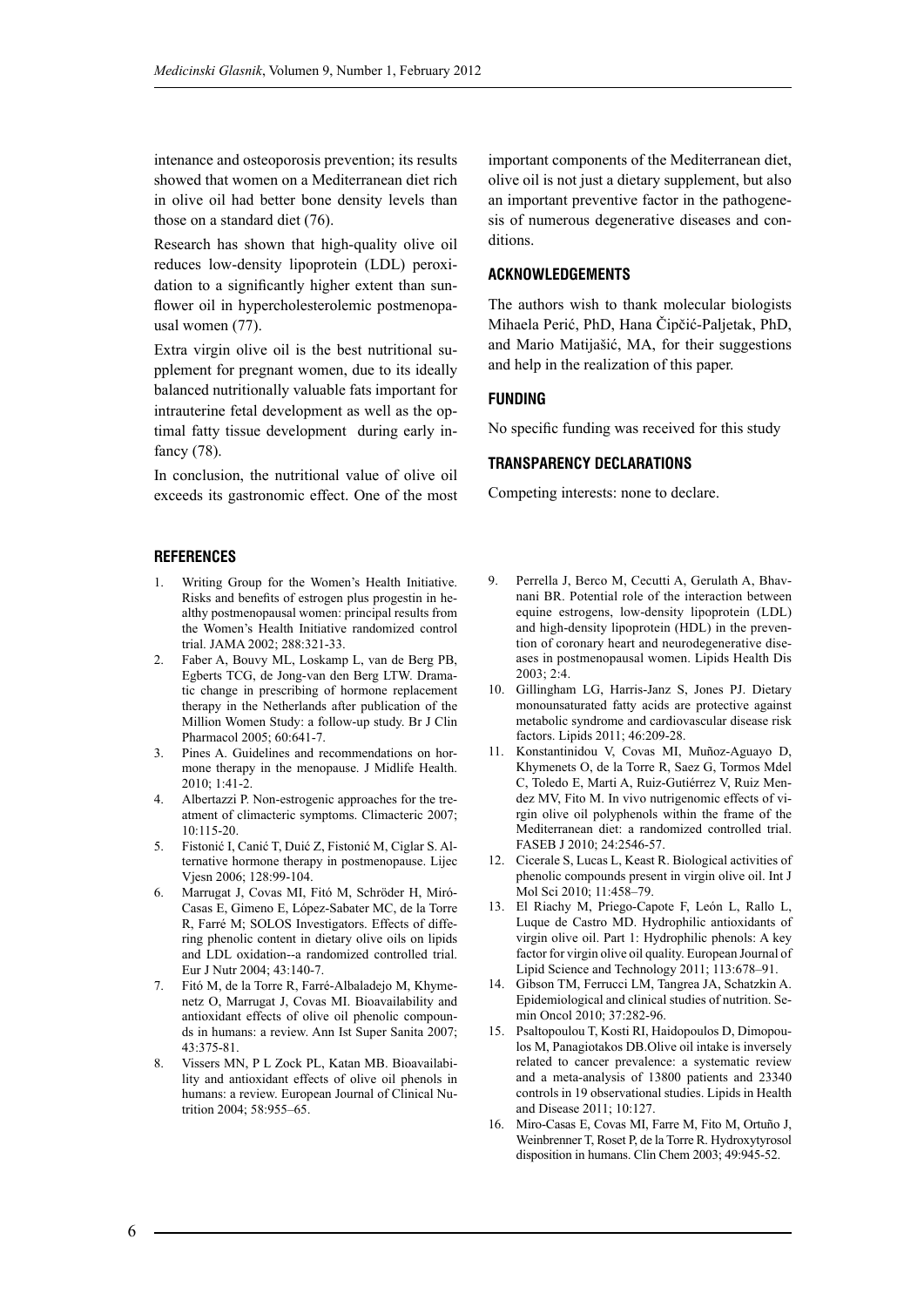- 17. Andreadou I, Iliodromitis EK, Mikros E, Constantinou M, Agalias A, Magiatis P, Skaltsounis AL, Kamber E, Tsantili-Kakoulidou A, Kremastinos DT. The olive constituent oleuropein exhibits anti-ischemic, antioxidative, and hypolipidemic effects in anesthetized rabbits. J Nutr 2006; 136:2213-9.
- 18. Parnham MJ, Verbanac D. Mild plant and dietary immunomodulators. In: Nijkamp FP, Parnham MJ (eds.). Principles of Immunopharmacology. 3rd revised and extended edition. Basel: Springer AG 2011: 451-72.
- 19. Cicerale S, Lucas L, Keast R. Biological activities of phenolic compounds present in virgin olive oil. Int J Mol Sci 2010; 11:458-79.
- 20. Tripoli E, Giammanco M, Tabacchi G, Di Majo D, Ciammanco S, La Guardia M. The phenolic compounds of olive oil: structure, biological activity and beneficial effects on human health. Nutr Res Rev 2005;18: 98-112.
- 21. Pérez-Martínez P, García-Ríos A, Delgado-Lista J, Pérez-Jiménez F, López-Miranda J. Mediterranean diet rich in olive oil and obesity, metabolic syndrome and diabetes mellitus. Curr Pharm Des 2011;17: 769-77.
- 22. Cicerale S, Lucas L, Keast R. Antimicrobial, antioxidant and anti-inflammatory phenolic activities in extra virgin olive oil. Curr Opin Biotechnol 2011 [Epub ahead of print]
- 23. Waterman E, Lockwood B. Active components and clinical applications of olive oil. Altern Med Rev 2007; 12:331-42.
- 24. Panagiotakos D, Pitsavos C, Chrysohoou C, Palliou K, Lentzas I, Skoumas I, Stefanadis C. Dietary patterns and 5-year incidence of cardiovascular disease: a multivariate analysis of the ATTICA study. Nutr Metab Cardiovasc Dis 2009; 19:253-63.
- 25. López-Miranda J, Pérez-Jiménez F, Ros E, De Caterina R, Badimón L, Covas MI, Escrich E, Ordovás JM, Soriguer F, Abiá R, de la Lastra CA, Battino M, Corella D, Chamorro-Quirós J, Delgado-Lista J, Giugliano D, Esposito K, Estruch R, Fernandez-Real JM, Gaforio JJ, La Vecchia C, Lairon D, López-Segura F, Mata P, Menéndez JA, Muriana FJ, Osada J, Panagiotakos DB, Paniagua JA, Pérez-Martinez P, Perona J, Peinado MA, Pineda-Priego M, Poulsen HE, Quiles JL, Ramírez-Tortosa MC, Ruano J, Serra-Majem L, Solá R, Solanas M, Solfrizzi V, de la Torre-Fornell R, Trichopoulou A, Uceda M, Villalba-Montoro JM, Villar-Ortiz JR, Visioli F, Yiannakouris N. Olive oil and health: summary of the II international conference on olive oil and health consensus report, Jaén and Córdoba (Spain) 2008. Nutr Metab Cardiovasc Dis 2010; 20:284-94.
- 26. Bermudez B, Lopez S, Ortega A, Varela LM, Pacheco YM, Abia R, Muriana FJ. Oleic acid in olive oil: from a metabolic framework toward a clinical perspective. Curr Pharm Des 2011; 17:831-43.
- 27. Terés S, Barceló-Coblijn G, Benet M, Alvarez R, Bressani R, Halver JE, Escribá PV. Oleic acid content is responsible for the reduction in blood pressure induced by olive oil. Proc Natl Acad Sci U S A 2008; 105:13811-6.
- 28. Psaltopoulou T, Naska A, Orfanos P, Trichopoulos D, Mountokalakis T, Trichopoulou A. Olive oil, the Mediterranean diet, and arterial blood pressure: the Greek European Prospective Investigation into Cancer and Nutrition (EPIC) study. American Journal of

Clinical Nutrition 2004; 80:1012-18.

- 29. Ferrara LA, Raimondi AS, d'Episcopo L, Guida L, Dello RA, Marotta T. Olive oil and reduced need for antihypertensive medications. Arch Intern Med 2000; 160:837-42.
- 30. Kontogianni MD, Panagiotakos DB, Chrysohoou C, Pitsavos C, Zampelas A, Stefanadis C. The impact of olive oil consumption pattern on the risk of acute coronary syndromes: The CARDIO2000 case-control study. Clin Cardiol 2007; 30:125-9.
- 31. Masella R, Varì R, D'Archivio M, Di Benedetto R, Matarrese P, Malorni W, Scazzocchio B, Giovannini C. Extra virgin olive oil biophenols inhibit cell-mediated oxidation of LDL by increasing the mRNA transcription of glutathione-related enzymes. J Nutr 2004; 134:785-91.
- 32. Fitó M, Cladellas M, de la Torre R, Martí J, Alcántara M, Pujadas-Bastardes M, Marrugat J, Bruguera J, López-Sabater MC, Vila J, Covas MI; members of the SOLOS Investigators. Antioxidant effect of virgin olive oil in patients with stable coronary heart disease: a randomized, crossover, controlled, clinical trial. Atherosclerosis 2005; 181:149-58.
- 33. Cicerale, S., Conlan, X. A., Sinclair, A. J., & Keast, R. S. J. Chemistry and health of olive oil phenolics. Critical Reviews in Food Science and Nutrition 2009;49:218-36.
- 34. Carluccio MA, Massaro M, Scoditti E, De Caterina R. Vasculoprotective potential of olive oil components. Mol Nutr Food Res 2007; 51:1225-34.
- 35. Beauchamp GK, Keast RS, Morel D, Lin J, Pika J, Han Q, Lee CH, Smith AB, Breslin PA. Phytochemistry: ibuprofen-like activity in extra-virgin olive oil. Nature 2005; 437:45-6.
- 36. Assy N, Nassar F, Nasser G, Grosovski M. Olive oil consumption and non-alcoholic fatty liver disease. World J Gastroenterol 2009; 15:1809-15.
- 37. Hansen KB, Rosenkilde MM, Knop FK, Wellner N, Diep TA, Rehfeld JF, Andersen UB, Holst JJ, Hansen HS. 2-Oleoyl glycerol is a GPR119 agonist and signals GLP-1 release in humans. J Clin Endocrinol Metab 2011; 96:E1409-17.
- 38. Schwartz GJ, Fu J, Astarita G, Li X, Gaetani S, Campolongo P, Cuomo V, Piomelli D. The lipid messenger OEA links dietary fat intake to satiety. Cell Metab 2008; 8:281-8.
- 39. Paniagua JA, Gallego de la Sacristana A, Romero I, Vidal-Puig A, Latre JM, Sanchez E, Perez-Martinez P, Lopez-Miranda J, Perez-Jimenez F. Monounsaturated Fat–Rich Diet Prevents Central Body Fat Distribution and Decreases Postprandial Adiponectin Expression Induced by a Carbohydrate-Rich Diet in Insulin-Resistant Subjects. Diabetes Care 2007; 30:1717-23.
- 40. Ilavarasi K, Kiruthiga PV, Pandian SK, Devi KP. Hydroxytyrosol, the phenolic compound of olive oil protects human PBMC against oxidative stress and DNA damage mediated by 2,3,7,8-TCDD. Chemosphere 2011; 84:888-93.
- 41. Obied HK, Prenzler PD, Konczak I, Rehman AU, Robards K. Chemistry and bioactivity of olive biophenols in some antioxidant and antiproliferative in vitro bioassays. Chem Res Toxicol 2009; 22:227-34.
- 42. Adler AS, Kawahara TL, Segal E, Chang HY. Reversal of ageing by NFkappaB blockade. Cell Cycle 2008; 7:556-9.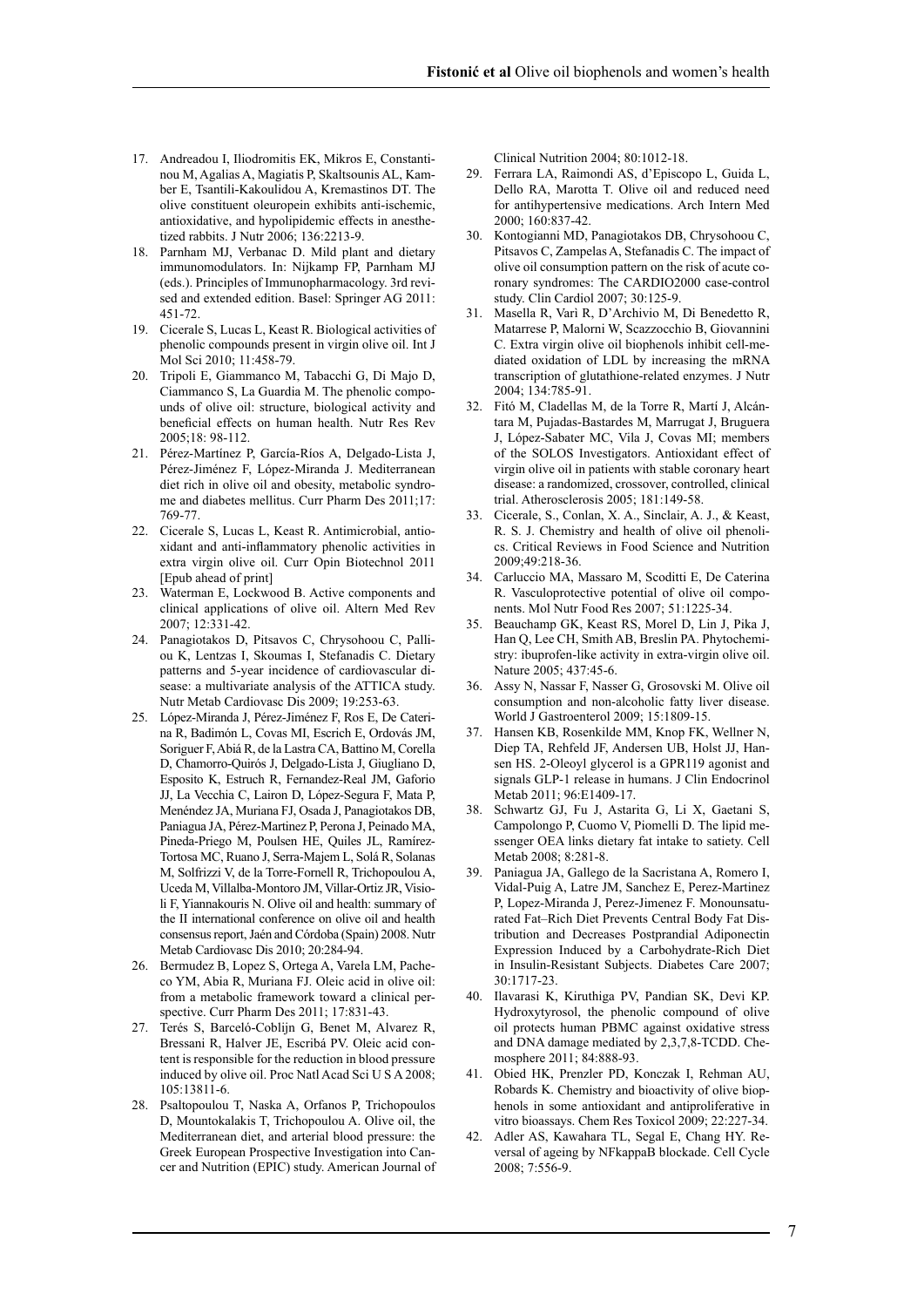- 43. Adler AS, Sinha S, Kawahara TL, Zhang JY, Segal E, Chang HY. Motif module map reveals enforcement of ageing by continual NfkappaB activity. Genes Dev 2007; 21:3244-57.
- 44. Bråkenhielm E, Cao R, Cao Y. Suppression of angiogenesis, tumor growth, and wound healing by resveratrol. The FASEB Journal 2001; 15:1798–800.
- 45. Hashim YZ, Eng M, Gill CI, McGlynn H, Rowland IR. Components of olive oil and chemoprevention of colorectal cancer. Nutr Rev 2005; 63:374-86.
- 46. Romero C, Medina E, Vargas J, Brenes M, De Castro A. In vitro activity of olive oil polyphenols against Helicobacter pylori. J Agric Food Chem 2007; 55:680-6.
- 47. Menendez JA, Vazquez-Martin A, Garcia-Villalba R, Carrasco-Pancorbo A, Oliveras-Ferraros C, Fernandez-Gutierrez A, Segura-Carretero A. Anti-HER2 (erbB-2) oncogene effects of phenolic compounds directly isolated from commercial Extra-Virgin Olive Oil (EVOO). BMC Cancer 2008; 8:377.
- 48. Menendez JA, Papadimitropoulou A, Vellon L, Lupu R. A genomic explanation connecting "Mediterranean diet", olive oil and cancer: oleic acid, the main monounsaturated fatty acid of olive oil, induces formation of inhibitory "PEA3 transcription factor-PEA3 DNA binding site" complexes at the Her-2/ neu (erbB-2) oncogene promoter in breast, ovarian and stomach cancer cells. Eur J Cancer 2006; 42:2425-32.
- 49. Menendez JA, Vellon L, Colomer R, Lupu R. Oleic acid, the main monounsaturated fatty acid of olive oil, suppresses Her-2/neu (erbB-2) expression and synergistically enhances the growth inhibitory effects of trastuzumab (Herceptin) in breast cancer cells with Her-2/neu oncogene amplification. Ann Oncol 2005; 16:359-71.
- 50. Conner P. Breast response to menopausal hormone therapy-aspects on proliferation, apoptosis and mammographic density. Ann Med 2007; 39:28-41.
- 51. Masala G, Ambrogetti D, Assedi M, Giorgi D, Del Turco MR, Palli D. Dietary and lifestyle determinants of mammographic breast density. A longitudinal study in a Mediterranean population. International Journal of Cancer 2006; 118:1782–9.
- 52. Tzonou A, Lipworth L, Kalandidi A, Trichopoulou A, Gamatsi I, Hsieh CC, Notara V, Trichopoulos D. Dietary factors and the risk of endometrial cancer: a case--control study in Greece. Br J Cancer. 1996; 73:1284-90.
- 53. Weinstock-Guttman B, Baier M, Park Y, Feichter J, Lee-Kwen P, Gallagher E, Venkatraman J, Meksawan K, Deinehert S, Pendergast D, Awad AB, Ramanathan M, Munschauer F, Rudick R. Low fat dietary intervention with omega-3 fatty acid supplementation in multiple sclerosis patients. Prostaglandins Leukot Essent Fatty Acids 2005; 73:397-404.
- 54. Scarmeas N, Stern Y, Tang MX, Mayeux R, Luchsinger JA. Mediterranean diet and risk for Alzheimer's disease. Annals of Neurology 2006; 59:912–21.
- 55. Materljan E, Materljan M, Materljan B, Vlacić H, Barićev-Novaković Z, Sepcić J. Multiple sclerosis and cancers in Croatia - a possible protective role of the "Mediterranean diet". Coll Antropol 2009; 33:539-45.
- 56. Valente T, Hidalgo J, Bolea I, Ramirez B, Anglés N, Reguant J, Morelló JR, Gutiérrez C, Boada M, Unze-

ta M. A diet enriched in polyphenols and polyunsaturated fatty acids, LMN diet, induces neurogenesis in the subventricular zone and hippocampus of adult mouse brain. J Alzheimers Dis 2009; 18:849-65.

- 57. Niedermeyer E, Ghigo JO. Alzheimer dementia: an overview and a promising new concept. Am J Electroneurodiagnostic Technol 2011;51:82-91.
- 58. Viola P, Viola M. Virgin olive oil as a fundamental nutritional component and skin protector. Clin Dermatol. 2009; 27:159-65
- 59. Alcaín FJ, Villalba JM. Sirtuin activators. Expert Opinion on Therapeutic Patents 2009; 19:403–14.
- 60. Calleja-Agius J, Muscat-Baron Y, Brincat MP. Skin ageing. Menopause Int 2007; 13:60-4.
- 61. Schlicker C, Boanca G, Lakshminarasimhan M, Steegborn C. Structure-based development of novel sirtuin inhibitors. Aging (Albany NY) 2011; 3:852-72.
- 62. Lagouge M, Argmann C, Gerhart-Hines Z. Resveratrol improves mitochondrial function and protects against metabolic disease by activating SIRT1 and PGC-1alpha. Cell 2006; 127:1109–22.
- 63. Reddy MA, Jain N, Yada D, Kishore C, Vangala JR, P Surendra R, Addlagatta A, Kalivendi SV, Sreedhar B. Design and synthesis of resveratrol-based nitrovinylstilbenes as antimitotic agents. J Med Chem 2011; 54:6751-60.
- Saha SS, Ghosh M. Antioxidant effect of vegetable oils containing conjugated linolenic acid isomers against induced tissue lipid peroxidation and inflammation in rat model. Chem Biol Interact 2011; 190:109-20.
- 65. Kanda N, Mitsui H, Watanabe S. Prostaglandin E(2) suppresses CCL27 production through EP2 and EP3 receptors in human keratinocytes. J Allergy Clin Immunol 2004; 114:1403-9.
- 66. Verallo-Rowell VM, Dillague KM, Syah-Tjundawan BS. Novel antibacterial and emollient effects of coconut and virgin olive oils in adult atopic dermatitis. Dermatitis 2008; 19:308-15.
- 67. Gerberick F, Vassallo J, Bailey R, Morrall S, Lepoittevin JP. Development of peptide reactivity assay for screening allergens. Toxicol Sci 2004; 81:332-43.
- Lodén M, Andersson AC, Effect of topically applied lipids on surfactany-irritated skin. Br J Dermatol 1996; 134:215-20.
- 69. Docherty JJ, Smith JS, Fu MM, Stoner T, Booth T. Effect of topically applied resveratrol on cutaneous herpes simplex virus infections in hairless mice. Antiviral Research 2004; 61:19–26.
- 70. Docherty JJ, Sweet TJ, Bailey E, Faith SA, Booth T. Resveratrol inhibition of varicella-zoster virus replication in vitro. Antiviral Research 2006; 72:171–7.
- 71. Yoon JH, Baek SJ. Molecular targets of dietary polyphenols with anti-inflammatory properties. Yonsei Med J 2005; 46:585-96.
- 72. Durham PL, Vause CV, Derosier F, McDonald S, Cady R, Martin V. Changes in salivary prostaglandin levels during menstrual migraine with associated dysmenorrhea. Headache 2010; 50:844-51.
- 73. Cicerale, S., Conlan, X. A., Sinclair, A. J., & Keast, R. S. J. Chemistry and health of olive oil phenolics. Critical Reviews in Food Science and Nutrition  $2009 \cdot 49 \cdot 218 - 36$
- 74. Kutteh WH, Chao CH, Ritter JO, et al. Vaginal lubricants for the infertile couple: effect on sperm activity. Int J Fertil Menopausal Stud 1996; 41:400-4.